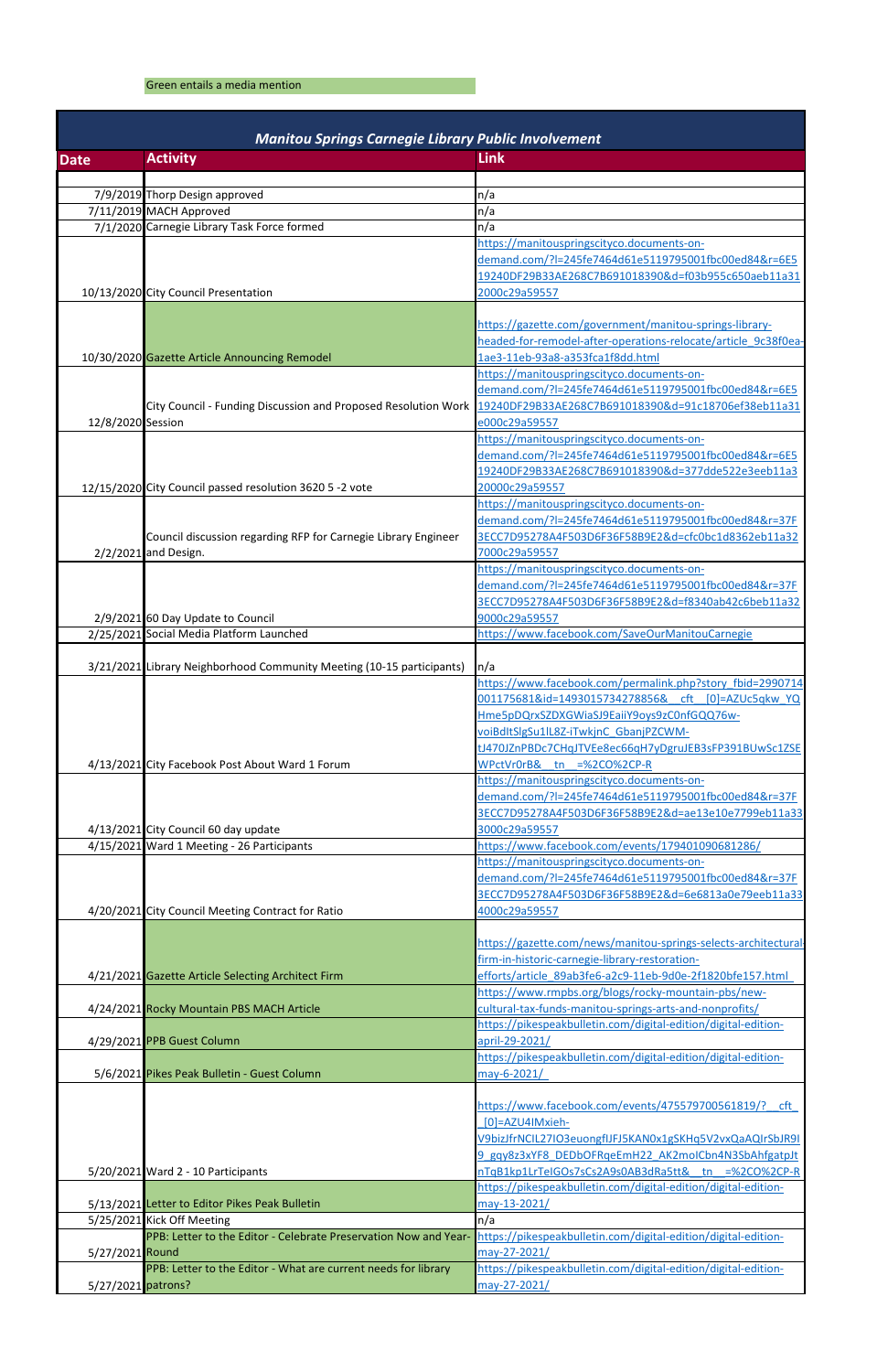| June & May           |                                                                                                |                                                                                |
|----------------------|------------------------------------------------------------------------------------------------|--------------------------------------------------------------------------------|
|                      | Door Hanger & Bookmarks Distribution - 1,000 door hangers,                                     |                                                                                |
| 2021                 | 2,000 bookmarks                                                                                | n/a                                                                            |
|                      | PPB Letter to the Editor - Let's think creatively about library                                | https://pikespeakbulletin.com/digital-edition/digital-edition-                 |
|                      | $6/3/2021$ expansion                                                                           | june-3-2021/                                                                   |
|                      | PPB Letter to the Editor - Manitou Library: A gem in both                                      | https://pikespeakbulletin.com/digital-edition/digital-edition-                 |
|                      | $6/3/2021$ building and space                                                                  | june-3-2021/                                                                   |
|                      |                                                                                                | https://www.fox21news.com/news/public-encouraged-to-vote-                      |
|                      | 6/7/2021 Fox21 Story                                                                           | for-carnegie-librarys-new-design/                                              |
|                      |                                                                                                | https://manitouspringscityco.documents-on-                                     |
|                      |                                                                                                | demand.com/?l=245fe7464d61e5119795001fbc00ed84&r=37F                           |
|                      |                                                                                                | 3ECC7D95278A4F503D6F36F58B9E2&d=61eff1ad8ac5eb11a33d                           |
|                      | 6/8/2021 60 Day Update to Council<br>PPB Letter to the Editor - Community can give feedback on | 000c29a59557<br>https://pikespeakbulletin.com/digital-edition/digital-edition- |
|                      | 6/10/2021 library plan                                                                         | june-10-2021/                                                                  |
|                      | PPB Letter to the Editor - Access in Manitou not just a library                                | https://pikespeakbulletin.com/digital-edition/digital-edition-                 |
| 6/10/2021 problem    |                                                                                                | june-10-2021/                                                                  |
|                      |                                                                                                | https://pikespeakbulletin.com/digital-edition/digital-edition-                 |
|                      | 6/10/2021 PPB Letter to the Editor - Access to library a basic human right                     | june-10-2021/                                                                  |
|                      | PPB Guest Column - Library can be updated wihtout losing                                       | https://pikespeakbulletin.com/digital-edition/digital-edition-                 |
|                      | 6/10/2021 community assets                                                                     | june-10-2021/                                                                  |
|                      | PPB Letter to the Editor - Library building must meet ADA                                      | https://pikespeakbulletin.com/digital-edition/digital-edition-                 |
| 6/17/2021 standards  |                                                                                                | june-17-2021/                                                                  |
|                      | PPB Guest Column - Miscenceptions aboud in library renovation                                  | https://pikespeakbulletin.com/digital-edition/digital-edition-                 |
| 6/17/2021 discussion |                                                                                                | june-17-2021/                                                                  |
|                      |                                                                                                |                                                                                |
|                      |                                                                                                | https://www.facebook.com/permalink.php?story fbid=3045364                      |
|                      |                                                                                                | 085710672&id=1493015734278856& cft [0]=AZXUKLzZWnC                             |
|                      |                                                                                                | 5kA6miFCCuK onQZPWhpraKNWSNgDTyf47pt-8Zrza-                                    |
|                      |                                                                                                | hbLq0kXYstkdb2YInBlijJ8kXuTRTti97pnLtVc_9Ch0N-                                 |
|                      | 6/21/2021 City SM Push About Ward 3 Forum                                                      | VdIKBfiY9nFucHF3GGPWMeRmsr-EG1U& tn =%2CO%2CP-R                                |
|                      | PPB Letter to the Editor - Push for smaller expansion of library                               | https://pikespeakbulletin.com/digital-edition/digital-edition-                 |
|                      | 6/24/2021 gaining momentum                                                                     | june-24-2021/                                                                  |
|                      | PPB Guest Column - Community inpout is key to updating                                         | https://pikespeakbulletin.com/digital-edition/digital-edition-                 |
|                      | 6/24/2021 Carnegie Library                                                                     | june-24-2021/                                                                  |
|                      |                                                                                                | https://www.facebook.com/permalink.php?story fbid=3048025                      |
|                      |                                                                                                | 482111199&id=1493015734278856& cft [0]=AZVCOe3f0cZf                            |
|                      |                                                                                                | Pb1BvlCgpdB76SKbQBzARd0hzPbv72crqZbJrflT79sRSpc6wYVbRq                         |
|                      |                                                                                                | AAJaOZPdc41JOoU5z2W12muoVBjenSGBp9km9hUuimUFwTO                                |
|                      | 6/24/2021 City SM Push About Ward 3 Forum                                                      | Fbh2IfVW_PIKzvt9E&__tn =%2CO%2CP-R                                             |
|                      | 6/24/2021 Ward 3 Public Meeting - 13 participants                                              | [0]=AZX7GnsSzFD0LbWVB31FJG8CbL 7zAKX7TrU7zuuGDo1tgf                            |
|                      |                                                                                                |                                                                                |
|                      | 6/25/2021 City SM Push About Design Community Meeting                                          | 885360192&id=1493015734278856& cft [0]=AZXNNUZX7wx                             |
|                      | 6/29/2021 City SM Push About Design Community Meeting                                          | 835056097&id=1493015734278856& cft [0]=AZUmqRWoEh                              |
|                      |                                                                                                | https://www.manitouspringsgov.com/Calendar.aspx?EID=857&                       |
|                      | 6/29/2021 Community Input on 3 Conceptual Design                                               | month=6&year=2021&day=29&calType=0                                             |
|                      | PPB Letter to the Editor - Two themes prevail in library                                       | https://pikespeakbulletin.com/digital-edition/digital-edition-july-            |
| 7/1/2021 discussion  |                                                                                                |                                                                                |
|                      |                                                                                                | $1 - 2021/$                                                                    |
|                      | PPB Letter to the Editor - City desrves best library building                                  | https://pikespeakbulletin.com/digital-edition/digital-edition-july-            |
| $7/1/2021$ possible  |                                                                                                | $1 - 2021/$                                                                    |
|                      |                                                                                                | https://www.facebook.com/permalink.php?story fbid=3053659                      |
|                      |                                                                                                | 778214436&id=1493015734278856& cft [0]=AZX6RGlvOVY                             |
|                      |                                                                                                | HMwNte-                                                                        |
|                      |                                                                                                | n6gNBQuFhfxV8rQo8cFSUnKzt6amuZQRMWyFLocpEu8EB5WTtF                             |
|                      |                                                                                                | PgXo31 cHf4pf3wd31OGMlyecT8W4BpyedX4 cevbK YNDvaKN                             |
|                      | 7/1/2021 City SM Push for Design Feedback                                                      | EnsVPp97wuF3s& tn =%2CO%2CP-R                                                  |
|                      |                                                                                                | https://manitouspringscityco.documents-on-                                     |
|                      | Presented to Historic Preservation Commission - Design                                         | demand.com/?l=9535cad8c878e511b9cd001fbc00ed84&d=b79                           |
| 7/7/2021 Concepts    |                                                                                                | c19d275dbeb11a341000c29a59557                                                  |
|                      |                                                                                                | https://pikespeakbulletin.com/digital-edition/digital-edition-july             |
|                      | 7/8/2021 PPB Article                                                                           | $8 - 2021/$                                                                    |
|                      | Pikes Peak Bulletin Letter to the Editor - Listen to experts about                             | https://www.manitouspringsgov.com/DocumentCenter/View/3                        |
|                      | 7/8/2021 library expansion                                                                     | 405/city-library-forum-June-29-2021?bidld=                                     |
|                      | PPB Letter to the Editor - Many reasons for smaller library                                    | https://pikespeakbulletin.com/digital-edition/digital-edition-july-            |
| 7/15/2021 addition   |                                                                                                | $15 - 2021/$                                                                   |
|                      |                                                                                                | https://www.facebook.com/permalink.php?story fbid=3065608                      |
|                      |                                                                                                | 270352920&id=1493015734278856& cft [0]=AZVhwcA9aEw                             |
|                      |                                                                                                | 77wgC7wKg8hmkufClIGeEDdPeJRqt-                                                 |
|                      |                                                                                                | mZ9qJYmH3nZn6JS7JnsQ4L9USVS53xNvxXDMkbnZD2pFtT25LTZ                            |
|                      |                                                                                                | yC2zb hjCt995MADAxKfBwScT2f9AQToM1_j0B4& tn =%2C<br><b>O%2CP-R</b>             |
|                      | 7/16/2021 City SM Push for Design Feedback                                                     |                                                                                |
|                      | PPB Letter to the Editor - MAC not a permanent solution to the                                 | https://pikespeakbulletin.com/digital-edition/digital-edition-july-            |
|                      | 7/22/2021 library's needs                                                                      | $22 - 2021/$                                                                   |
|                      |                                                                                                | https://manitouspringscityco.documents-on-                                     |
|                      | Presentation to Historic Preservation Commission - Preliminary                                 | demand.com/?l=9535cad8c878e511b9cd001fbc00ed84&d=5d1                           |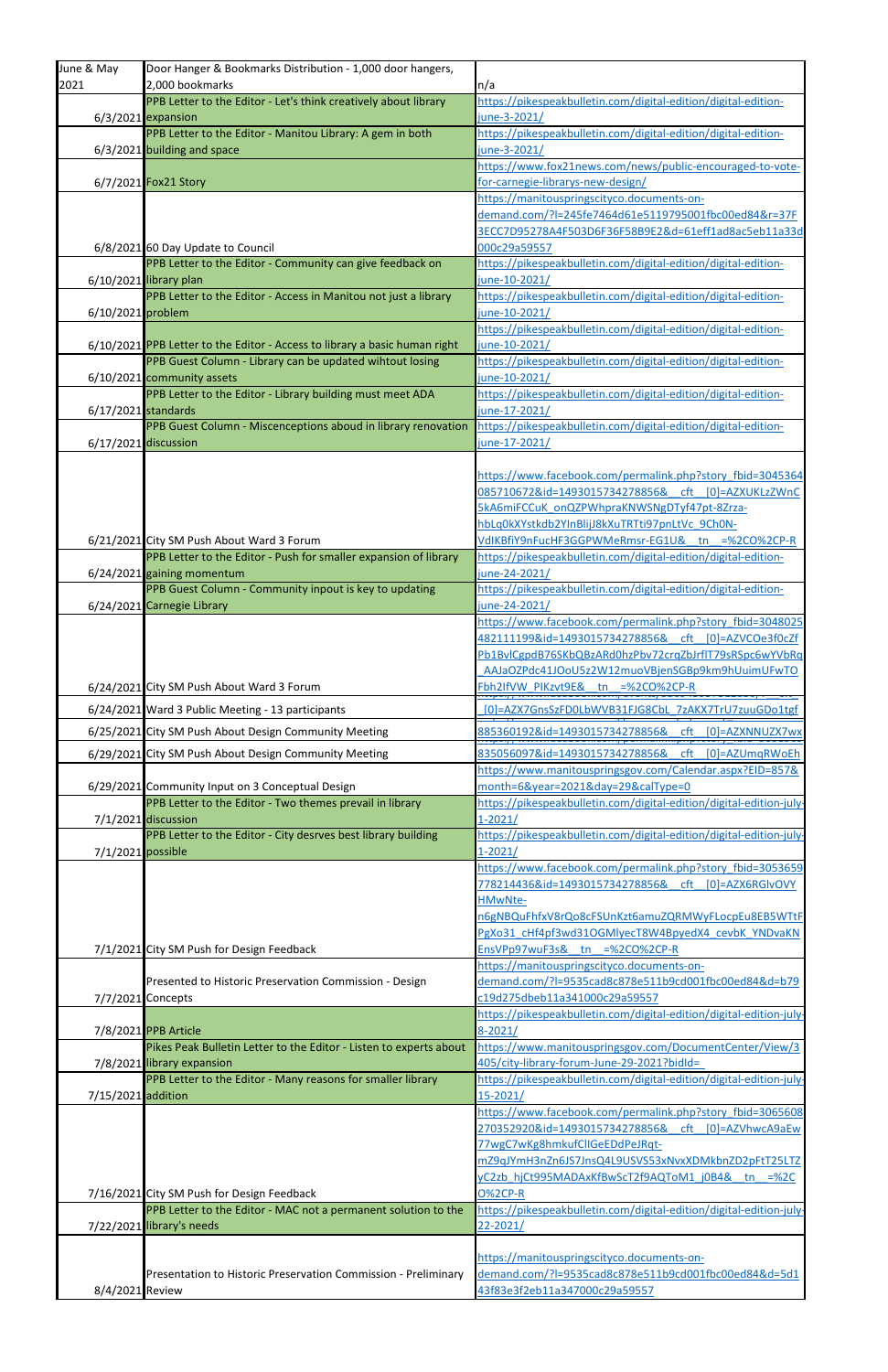|                   |                                                                         | https://manitouspringsco.civicclerk.com/Web/Player.aspx?id=4                                                     |
|-------------------|-------------------------------------------------------------------------|------------------------------------------------------------------------------------------------------------------|
|                   | 8/9/2021 Presentation to design options to PARAB                        | 16&key = - 1&mod = - 1&mk = - 1&nov = 0<br>https://manitouspringscityco.documents-on-                            |
|                   |                                                                         | demand.com/?l=245fe7464d61e5119795001fbc00ed84&r=37F                                                             |
|                   |                                                                         | 3ECC7D95278A4F503D6F36F58B9E2&d=3b44d4ce27faeb11a34                                                              |
|                   | 8/10/2021 60 Day Update to City Council - concepts presented            | 8000c29a59557                                                                                                    |
|                   |                                                                         | https://www.manitouspringsgov.com/DocumentCenter/View/3                                                          |
|                   |                                                                         | 471/Public-Outreach-for-the-Updated-Carnegie-Library-Design-                                                     |
|                   | 8/31/2021 Carnegie Public Outreach Announcement                         | 831?bidId=                                                                                                       |
|                   |                                                                         | https://www.facebook.com/permalink.php?story_fbid=3106882<br>436225503&id=1493015734278856& cft [0]=AZXEx6G72PS3 |
|                   |                                                                         | 3SCV esfTPwgtd 3ub1g-                                                                                            |
|                   |                                                                         | g71L0e9TCTgdRNxqr1pXVVN6OGwWwpnBSV6eWMyx6Un Y P                                                                  |
|                   |                                                                         | 1YzezkRsHDNQAJVikZe839WzSkAy5xLDE9PHeFaR_idjmt082Bc&                                                             |
|                   | 9/3/2021 City SM Push for Carnegie Community Meeting                    | tn $=$ %2CO%2CP-R                                                                                                |
|                   |                                                                         | https://www.facebook.com/permalink.php?story fbid=3110338                                                        |
|                   |                                                                         | 905879856&id=1493015734278856& cft [0]=AZW-                                                                      |
|                   |                                                                         | 7eASGwwoJqYUiwn8Oavhim-                                                                                          |
|                   |                                                                         | 9jfvGbDMHg0vsmVNJWAtAj8XrKtrVy0T eokjWIrutNEQX-                                                                  |
|                   | 9/7/2021 Carneige Library FAQs Push                                     | 7ehseE666fX6b0igMGs0hO7TCjhkmkUH55oYdiP9esk59VO9LDh<br>Whtpg8& tn =%2CO%2CP-R                                    |
|                   | Pikes Peak Bulletin - Public Invited to give feedback on Carnegie       | https://pikespeakbulletin.com/news/public-invited-to-give-                                                       |
|                   | 9/9/2021 Library design.                                                | feedback-on-carnegie-library-design/                                                                             |
|                   |                                                                         | https://www.manitouspringsgov.com/Calendar.aspx?EID=898&                                                         |
|                   | 9/9/2021 Community outreach meeting #2 via Zoom                         | month=9&year=2021&day=9&calType=0                                                                                |
|                   |                                                                         | https://www.facebook.com/permalink.php?story fbid=3115179                                                        |
|                   |                                                                         | 092062504&id=1493015734278856& cft [0]=AZWpuUFposV                                                               |
|                   |                                                                         | BMaYA9DR5dvGcVBaTBAeUQn97giKeT-iwsIDufKJ-                                                                        |
|                   |                                                                         | nd0FtIRBKjXhVsmVhVch-                                                                                            |
|                   |                                                                         | A9cix7nFbN0KkRT_71ow7pdPLODcQS4H3BSaHeVHwx3GWD9G<br>7M2JQKNTfl& tn =%2CO%2CP-R                                   |
|                   | 9/13/2021 Carnegie Library Design Feedback SM Push                      | https://manitouspringsco.civicclerk.com/Web/Player.aspx?id=3                                                     |
|                   | 9/13/2021 PARAB Meeting Kiosk                                           | 31&key = - 1&mod = - 1&mk = - 1&nov = 0                                                                          |
|                   | Pikes Peak Bulletin Article - Library design strives to answer          | https://pikespeakbulletin.com/news/library-design-strives-to-                                                    |
|                   | 9/16/2021 community's concerns                                          | answer-communitys-concerns/                                                                                      |
|                   |                                                                         | https://manitouspringsco.civicclerk.com/Web/Player.aspx?id=3                                                     |
|                   | 10/4/2021 PARAB Meeting - Design Modifications                          | 32&key = - 1&mod = - 1&mk = - 1&nov = 0                                                                          |
|                   |                                                                         | https://manitouspringscityco.documents-on-                                                                       |
|                   |                                                                         | demand.com/?I=9535cad8c878e511b9cd001fbc00ed84&r=A23                                                             |
|                   | 10/6/2021 Historic Preservation Meeting                                 | 956D37079FB01F1101E9092CB6599&d=9aea3f2cea26ec11a352<br>000c29a59557                                             |
|                   |                                                                         |                                                                                                                  |
|                   |                                                                         | https://www.manitouspringsgov.com/DocumentCenter/View/3                                                          |
|                   | 11/2/2021 City Council Meeting - Update and approve resolution 1521     | 589/Manitou-Springs-City-Council-Package---11-02-2021?bidId=                                                     |
|                   |                                                                         |                                                                                                                  |
|                   | Pikes Peak Bulletin Article - City Council approves new library         | https://pikespeakbulletin.com/news/city-council-approves-new-                                                    |
|                   | 11/4/2021 design concept                                                | library-design-concept/<br>http://www. <u>daopreservation.org/project</u>                                        |
|                   |                                                                         | springs-carnegie-                                                                                                |
|                   |                                                                         | library/?fbclid=IwAR2FDIBZTQrcPwSmN0FuCahdggJeZl7NvldUH                                                          |
|                   | 11/11/2021 Colorado Preservation Inc. Article                           | QLg49UwsgA0w65oJutF8y4                                                                                           |
|                   |                                                                         | https://manitouspringscityco.documents-on-                                                                       |
|                   |                                                                         | demand.com/?I=245fe7464d61e5119795001fbc00ed84&r=37F                                                             |
|                   | 1/11/2022 Present to Council in Work Session Fund Raising Campaign Plan | 3ECC7D95278A4F503D6F36F58B9E2&d=2ab30a79dc6fec11a36<br>0000c29a59557                                             |
|                   |                                                                         | https://www.manitouspringsgov.com/DocumentCenter/View/3                                                          |
|                   |                                                                         | 761/City-of-Manitou-Springs-to-Hold-Carnegie-Library-                                                            |
|                   | 1/27/2021 Carnegie Library Community Forums Announcement                | Community-Forums-127?bidld=                                                                                      |
|                   | Pikes Peak Bulletin Library task force gearing up its fundraising       | https://pikespeakbulletin.com/news/library-task-force-gearing-                                                   |
| 1/27/2022 efforts |                                                                         | up-its-fundraising-efforts/                                                                                      |
|                   |                                                                         | https://manitouspringsco.civicclerk.com/Web/Player.aspx?id=6                                                     |
|                   | 2/7/2022 PARAB - Library Design Exterior                                | 24&key = - 1&mod = - 1&mk = - 1&nov = 0                                                                          |
|                   | Pikes Peak Bulletin - City hosting community forums about               | https://pikespeakbulletin.com/news/city-hosting-community-                                                       |
|                   | 2/10/2022 Carnegie Library design                                       | forums-about-carnegie-library-design/                                                                            |
|                   | 2/11/2022 Information Kiosk Installed                                   | n/a                                                                                                              |
|                   |                                                                         | 9754800610? cft [0]=AZWkoM5taUYsgS0-Flyclc3g3-tstSjKT-                                                           |
|                   | 2/14/2022 Community Forums Push                                         | m4Y-tjF aKaGXe 84tpJ-ecJZ6VEfpqs2q40UQROj5d-                                                                     |
|                   |                                                                         |                                                                                                                  |
|                   | 2/17/2022 Kiosk Updated with Information                                | n/a                                                                                                              |
|                   |                                                                         | 7214622864?<br>cft [0]=AZWv1q8zJJ2HWJdGSEPmqkuPAfYy 1                                                            |
|                   | 2/17/2022 Information Kiosk SM Push                                     | Cx3wOtordGK7pAI2hM1eBJVBh2MazGF7lozKtPOGhbIws FvN8d                                                              |
|                   | Pikes Peak Bulletin - City hosting community forums about               | https://pikespeakbulletin.com/news/city-hosting-community-                                                       |
|                   | 2/17/2022 Carnegie Library design                                       | forums-about-carnegie-library-design-2/                                                                          |
|                   |                                                                         | 7017652217? cft [0]=AZUEnSYNPtJomz6Lr8971f2SaEADPNjg                                                             |
|                   | Carneige library interior design forum SM Push                          | NLAX6Qxie-                                                                                                       |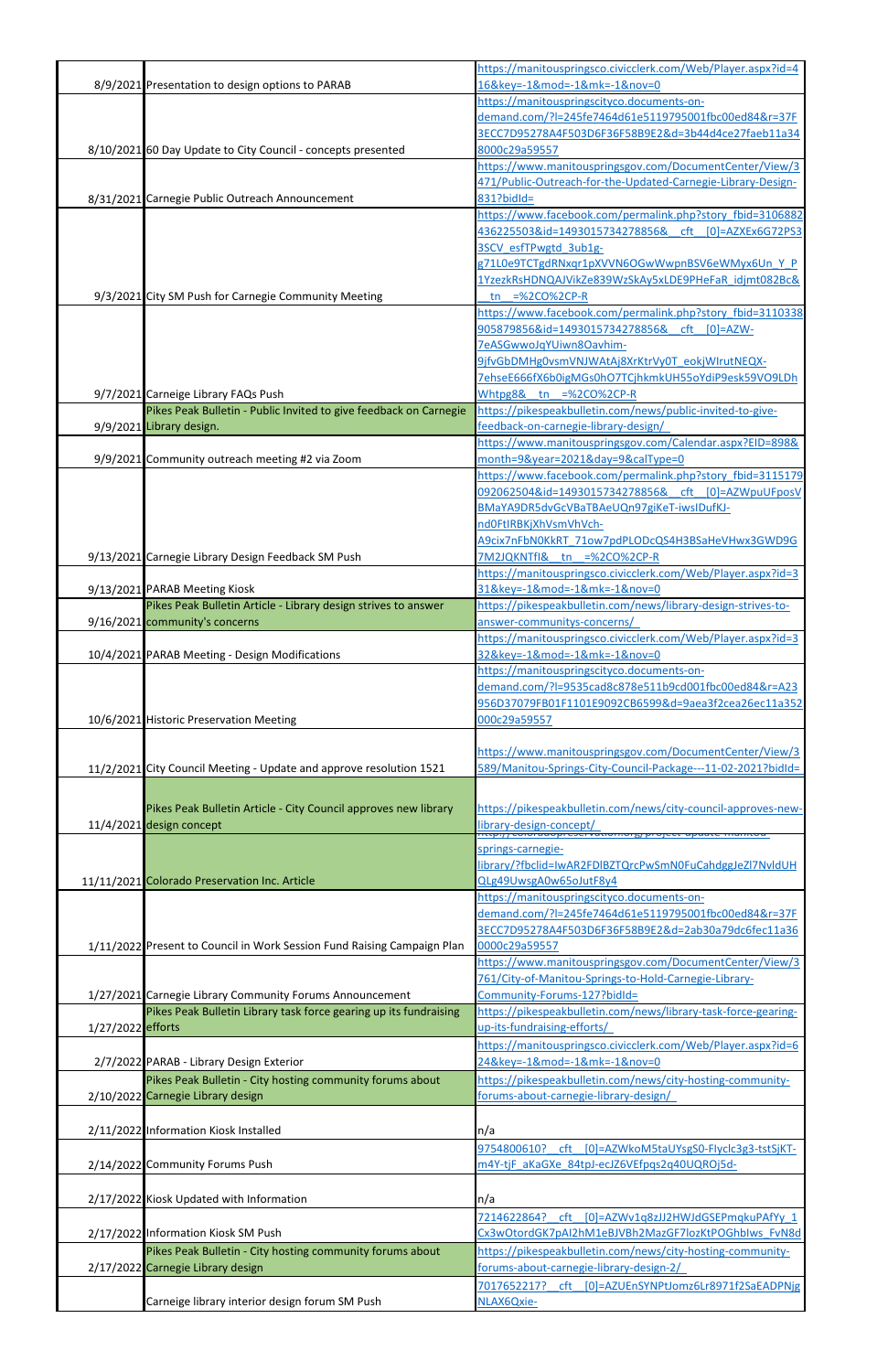|                        | 2/23/2022 Public Meeting for Interior Design in Person                                                                | https://www.manitouspringsgov.com/633/ Carnegie-Library                                                     |
|------------------------|-----------------------------------------------------------------------------------------------------------------------|-------------------------------------------------------------------------------------------------------------|
|                        |                                                                                                                       | https://www.manitouspringsgov.com/Calendar.aspx?EID=1059                                                    |
|                        | 2/24/2022 Public Meeting for Interior Design via Zoom                                                                 | &month=2&year=2022&day=24&calType=0                                                                         |
|                        | Pikes Peak Bulletin - Manitou Springs City Council revisits library                                                   | https://pikespeakbulletin.com/news/manitou-springs-city-                                                    |
| 3/3/2022 <b>issues</b> |                                                                                                                       | council-to-re-visit-library-issues/                                                                         |
|                        | Pikes Peak Bulletin - Letter to the Editor - Let's give future                                                        | https://pikespeakbulletin.com/digital-edition/digital-edition-                                              |
|                        | 3/17/2022 generations an inclusive library                                                                            | march-17-2022/                                                                                              |
|                        | Pikes Peak Bulletin - Letter to the Editor - Time to move forward                                                     | https://pikespeakbulletin.com/digital-edition/digital-edition-                                              |
|                        | 3/17/2022 on library renovation                                                                                       | march-17-2022/                                                                                              |
|                        |                                                                                                                       | https://manitouspringscityco.documents-on-                                                                  |
|                        | City Council Work Session - Discussion regarding Resolution No.                                                       | demand.com/?I=4f2575304d61e5119795001fbc00ed84&r=C6A<br>18E4FDF9906F9156EE5E3F320147C&d=403ea37623a6ec11a36 |
| 3/22/2022 1521         |                                                                                                                       | e000c29a59557                                                                                               |
|                        | Pikes Peak Bulletin Article - City Council to allow library design                                                    | https://pikespeakbulletin.com/digital-edition/digital-edition-                                              |
|                        | 3/24/2022 resolution to stand                                                                                         | march-24-2022/                                                                                              |
|                        | Pikes Peak Bulletin Guest Editorial - Library is viral to Manitou's                                                   | https://pikespeakbulletin.com/digital-edition/digital-edition-                                              |
|                        | 3/24/2022 quality of life                                                                                             | march-24-2022/                                                                                              |
|                        | Pikes Peak Bulletin Letter to the Editor - Kudos to Library Task                                                      | https://pikespeakbulletin.com/digital-edition/digital-edition-                                              |
|                        | 3/24/2022 force for its Efforts                                                                                       | march-24-2022/                                                                                              |
|                        | Pikes Peak Bulletin Guest Editorial - Now is the time to restore                                                      | https://pikespeakbulletin.com/digital-edition/digital-edition-                                              |
|                        | 3/31/2022 our Carnegie Library                                                                                        | march-31-2022/                                                                                              |
|                        | City Council Regular Meeting - Carneige library Update and                                                            | demand.com/?l=4f2575304d61e5119795001fbc00ed84&r=C6A                                                        |
|                        | 4/5/2022 Financial Request                                                                                            | 18E4FDF9906F9156EE5E3F320147C&d=2aa61b2f0cb2ec11a370                                                        |
|                        | Pikes Peak Bulletin Article - Council votes to postpone decsion                                                       | https://pikespeakbulletin.com/digital-edition/digital-edition-                                              |
|                        | 4/7/2022 on Carnegie Library                                                                                          | april-7-2022/                                                                                               |
|                        | Pikes Peak Bulletin Guest Editorial - Council motion was                                                              | https://pikespeakbulletin.com/digital-edition/digital-edition-                                              |
|                        | 4/15/2022 deliberate pbstruction of library project                                                                   | april-14-2022/<br>https://manitouspringscityco.documents-on-                                                |
|                        |                                                                                                                       | demand.com/?l=4f2575304d61e5119795001fbc00ed84&r=C6A                                                        |
|                        | City Council Regular Meeting - Carneigie Library Tasks Timeframe 18E4FDF9906F9156EE5E3F320147C&d=1a04f430f1bcec11a373 |                                                                                                             |
| 4/19/2022 Update       |                                                                                                                       | 000c29a59557                                                                                                |
|                        | Pikes Peak Bulletin Article - Council rescinds motion to delay                                                        | https://pikespeakbulletin.com/digital-edition/digital-edition-                                              |
|                        | 4/21/2022 library process                                                                                             | april-21-2022/                                                                                              |
|                        |                                                                                                                       |                                                                                                             |
|                        |                                                                                                                       |                                                                                                             |
|                        |                                                                                                                       |                                                                                                             |
|                        |                                                                                                                       |                                                                                                             |
|                        |                                                                                                                       |                                                                                                             |
|                        | <b>Email Updates from the Task Force</b>                                                                              |                                                                                                             |
|                        |                                                                                                                       |                                                                                                             |
|                        | 6/10/2022<br>5/9/2022                                                                                                 |                                                                                                             |
|                        | 4/10/2022                                                                                                             |                                                                                                             |
|                        | 3/8/2022                                                                                                              |                                                                                                             |
|                        | 3/6/2022                                                                                                              |                                                                                                             |
|                        | 2/5/2022                                                                                                              |                                                                                                             |
|                        | 1/14/2022                                                                                                             |                                                                                                             |
|                        | 12/7/2021                                                                                                             |                                                                                                             |
|                        | 11/4/2021                                                                                                             |                                                                                                             |
|                        | 10/1/2021                                                                                                             |                                                                                                             |
|                        | 9/6/2021                                                                                                              |                                                                                                             |
|                        | 8/12/2021                                                                                                             |                                                                                                             |
|                        | 7/5/2021<br>6/11/2021                                                                                                 |                                                                                                             |
|                        | 5/10/2021                                                                                                             |                                                                                                             |
|                        | 4/9/2021                                                                                                              |                                                                                                             |
|                        | 3/12/2021                                                                                                             |                                                                                                             |
|                        | 2/12/2021                                                                                                             |                                                                                                             |
|                        | 1/25/2021                                                                                                             |                                                                                                             |
|                        | 12/23/2020                                                                                                            |                                                                                                             |
|                        | 11/29/2020                                                                                                            |                                                                                                             |
|                        | 10/27/2020                                                                                                            |                                                                                                             |
|                        | 10/22/2020<br>10/8/2020                                                                                               |                                                                                                             |
|                        | 9/26/2020                                                                                                             |                                                                                                             |
|                        | 9/12/2020                                                                                                             |                                                                                                             |
|                        | 8/23/2020                                                                                                             |                                                                                                             |
|                        | 8/14/2020                                                                                                             |                                                                                                             |
|                        | 8/8/2020<br>Currently 230 Facebook followers and 80 individuals receive monthly updates                               |                                                                                                             |